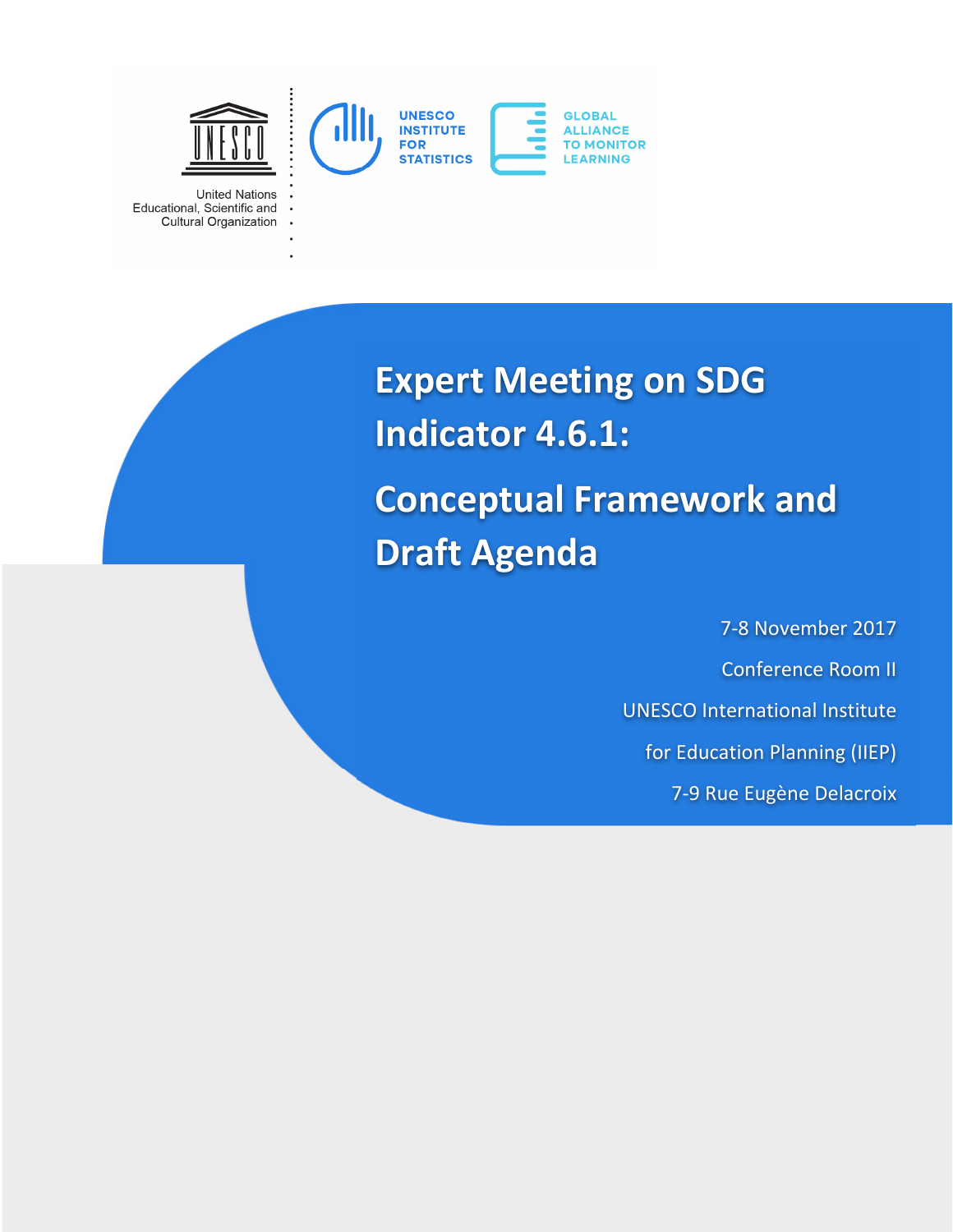

## **Background and objectives of the meeting**

The Global Alliance to Monitor Learning (GAML) aims to provide a platform for discussion among stakeholders, researchers, UN and NGO partners on how to produce globally-comparable data on learning for each target within Sustainable Development Goal 4.

The options for measurement, including the integration of existing data to address the need for learning/skill indicators, will also be outlined by GAML.

As part of the GAML, thematic task forces have been set-up to address technical approaches to generate data for learning/skills indicators in Goal 4. These Task Forces provide opportunities for inputs from a diverse range of stakeholders, with the overall purpose of identifying innovations and methodological advances that could inform the design and implementation of universal learning /skill indicators. It is critical to note that the only indicator for target 4.6 directly related to the measurement of learning outcomes, is indicator 4.6.1: '*the percentage of the population in a given age group achieving at least a fixed level of proficiency in functional (a) literacy and (b) numeracy skills'.* The target age group for this indicator is the population 15 years and older.

Several measures focusing on adult and young people are available, but some technical issues remain. Given the existing definition of functional literacy and numeracy, how these definitions are operationalized and manifested in the range of skills and competencies required to be considered proficient can vary from country to country and are contextualized. From this perspective, comparability of the data can be challenging. At the same time, without a common framework it is hard to define "a fixed level of proficiency". While a couple of cross-national measures have been developed in recent years, they do not fully capture the learning/skill of low literate population and are not often geared towards low and lower middle-income country contexts.

Two key issues require discussion:

- 1. A conceptual framework which allows comparative analyses across countries.
- 2. A concrete definition of proficiency levels, or in the case of 4.6, "fixed levels of proficiency."

Using the PIAAC assessment framework as the base, the meeting will include perspectives from lowand middle-income country representatives and experts with technical knowledge and experience in adult literacy assessment in the discussion on the validity and relevance of the existing crossnational adult literacy and numeracy conceptual frameworks to measure indicator 4.6.1. It will further discuss what needs to be done to ensure the conceptual framework of indicator 4.6.1 is comprehensive and to further elaborate the conceptual framework of indicator 4.6.1. The meeting will discuss the following:

- **Reach an agreement** on an "expanded" conceptual framework for indicator 4.6.1, including domains (reading, writing, numeracy) for the global assessment framework for indicator 4.6.1
- **Explore the existing framework and/or propose the inclusion of alternate ways of measurement** of the identified relevant competencies for indicator 4.6.1
- **Suggest a pragmatic action** to define a minimum or fixed level of proficiency in literacy and numeracy to be reported on the indicator 4.6.1.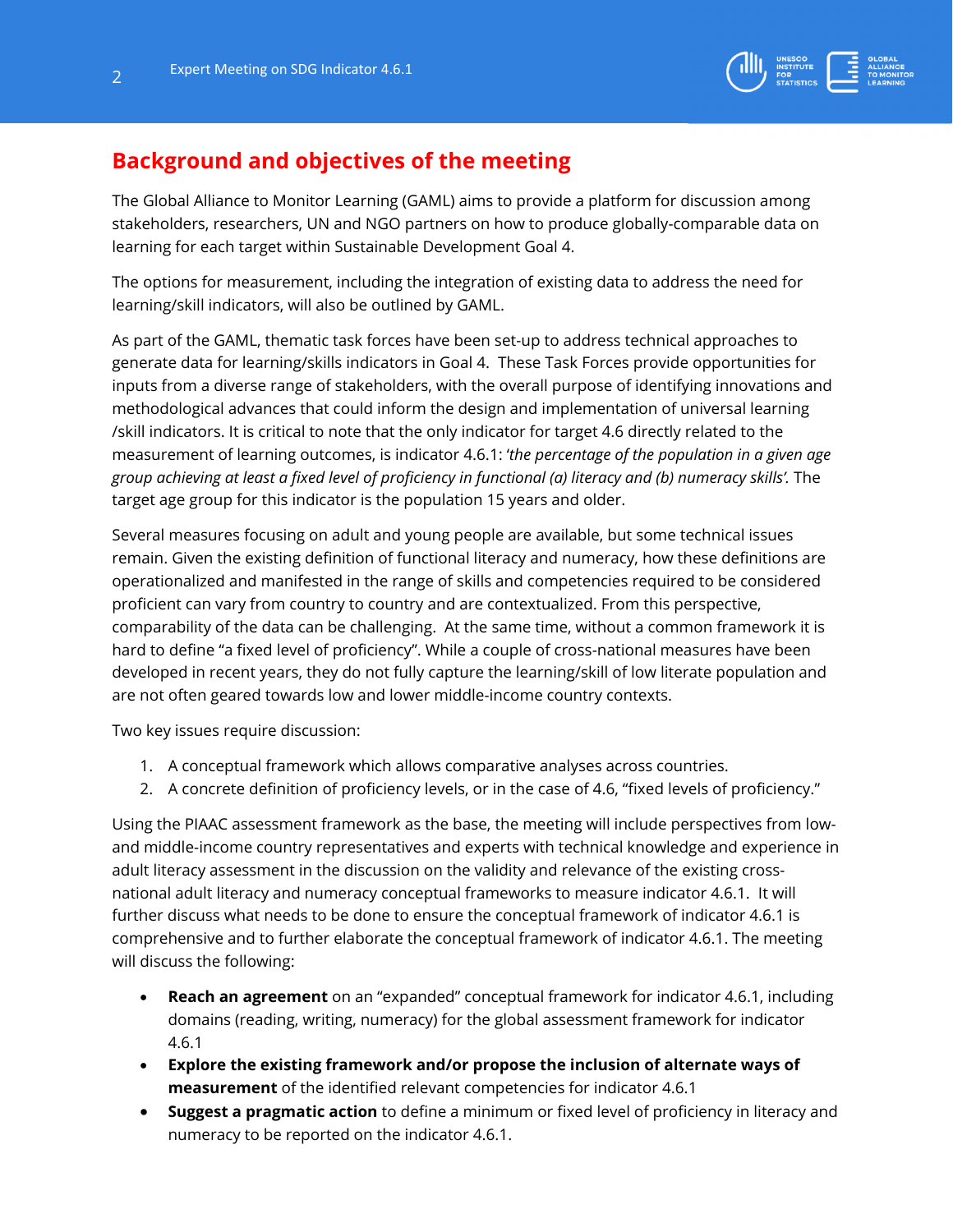

## **Day 1: Tuesday, 7 November 2017**

| 13:00 - 13:30   | <b>Registration</b>                                                                                                                                                                      |  |  |
|-----------------|------------------------------------------------------------------------------------------------------------------------------------------------------------------------------------------|--|--|
| 13:30 - 13:45   | 1. Opening session                                                                                                                                                                       |  |  |
|                 | <b>Chair:</b> Margarete Sachs-Israel, Chief Programme Coordinator/UIL                                                                                                                    |  |  |
|                 | Welcome                                                                                                                                                                                  |  |  |
|                 | Introduction of participants                                                                                                                                                             |  |  |
|                 | Objectives for the meeting                                                                                                                                                               |  |  |
|                 | Overview of the agenda<br>$\bullet$                                                                                                                                                      |  |  |
| 13:45-14:00     | 2. Background and working framework                                                                                                                                                      |  |  |
|                 | SDG 4.6 in the Education 2030 Framework For Action                                                                                                                                       |  |  |
|                 | Indicator 4.6.1 in the SDG Inter-Agency and Expert Group<br>٠                                                                                                                            |  |  |
|                 | GAML measurement strategy for learning indicators<br>٠                                                                                                                                   |  |  |
|                 | Taskforce 4.6 in Global Alliance to Monitor Learning (GAML)<br>٠                                                                                                                         |  |  |
|                 | Overview of the needs and requirements of reporting under SDG 4.6                                                                                                                        |  |  |
|                 | Presenter: Silvia Montoya, Director/UIS                                                                                                                                                  |  |  |
| $14:00 - 15:30$ | 3. Exploring existing frameworks                                                                                                                                                         |  |  |
|                 | Moderator: Rakhat Zholdoshalieva, Programme Coordinator/UIL                                                                                                                              |  |  |
|                 | Existing cross-national assessment's conceptual framework of youth and<br>adult functional literacy and numeracy: Presentation of the PIAAC<br>framework (20 minutes)                    |  |  |
|                 | <b>Presenter:</b> William Thorn, Senior Analyst/OECD                                                                                                                                     |  |  |
|                 | <b>Presentation of the STEP framework</b>                                                                                                                                                |  |  |
|                 | <b>Presenter:</b> Koji Miyamoto, Senior Economist/World Bank Group (10 minutes)                                                                                                          |  |  |
|                 | Existing national framework to improve measuring of lower literate<br>population: The case of Germany's Level One Study: Presentation of Leo<br>framework - Level 1 Studies (20 minutes) |  |  |
|                 | Presenter: Prof. Anke Grotlüschen, University of Hamburg                                                                                                                                 |  |  |
|                 | Discussion (40 minutes)                                                                                                                                                                  |  |  |
| $15:30 - 15:45$ | <b>Coffee Break</b>                                                                                                                                                                      |  |  |
| $15:45 - 16:30$ | 4. Contextualization of global literacy assessment at national level<br><b>Moderator: TBC</b>                                                                                            |  |  |
|                 | <b>Presenter:</b> Prof. Bryan Maddox, University of East Anglia (20 minutes)<br>Discussion (25 minutes)                                                                                  |  |  |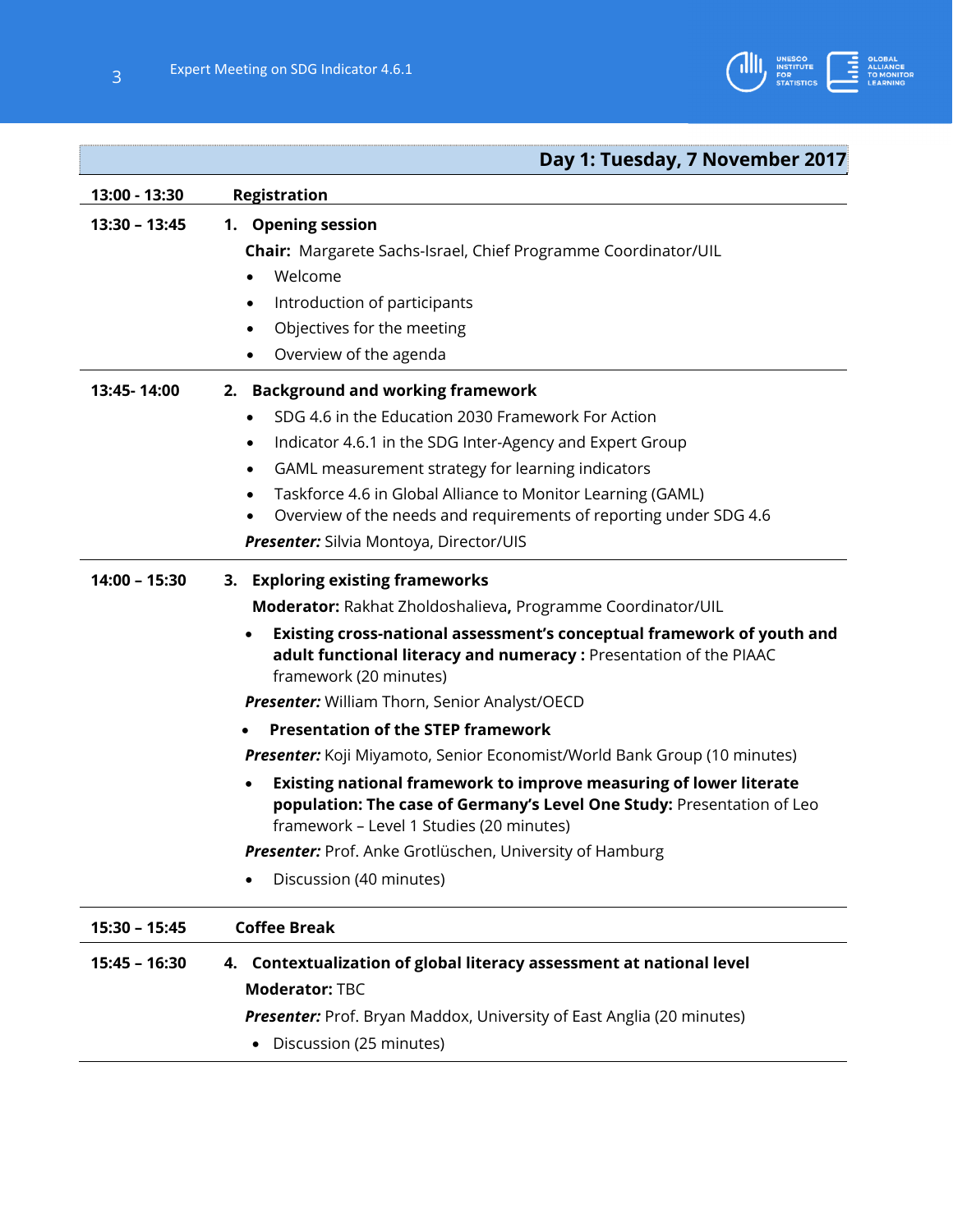

|                                                      | Day 1: Tuesday, 7 November 2017                                                       |  |  |  |
|------------------------------------------------------|---------------------------------------------------------------------------------------|--|--|--|
| $16:30 - 18:00$                                      | 5. Country perspectives on measuring literacy                                         |  |  |  |
|                                                      | <b>Moderator:</b> Manos Antoninis, Director/GEMR                                      |  |  |  |
|                                                      | • Bangladesh Literacy Assessment Survey (20 minutes)                                  |  |  |  |
|                                                      | Presenter: A.K.M Ashraful Haque, Project Director/Bangladesh Bureau of Statistics     |  |  |  |
|                                                      | • Kenya National Adult Literacy Survey (20 minutes)                                   |  |  |  |
|                                                      | <b>Presenter:</b> Janet Chepkemoi Rotich, Deputy Director/Ministry of Education Kenya |  |  |  |
|                                                      | Discussion: 50 minutes<br>$\bullet$                                                   |  |  |  |
| 6. Summary of first day discussions<br>18:00 - 18:15 |                                                                                       |  |  |  |
|                                                      | <b>Presenter: TBC</b>                                                                 |  |  |  |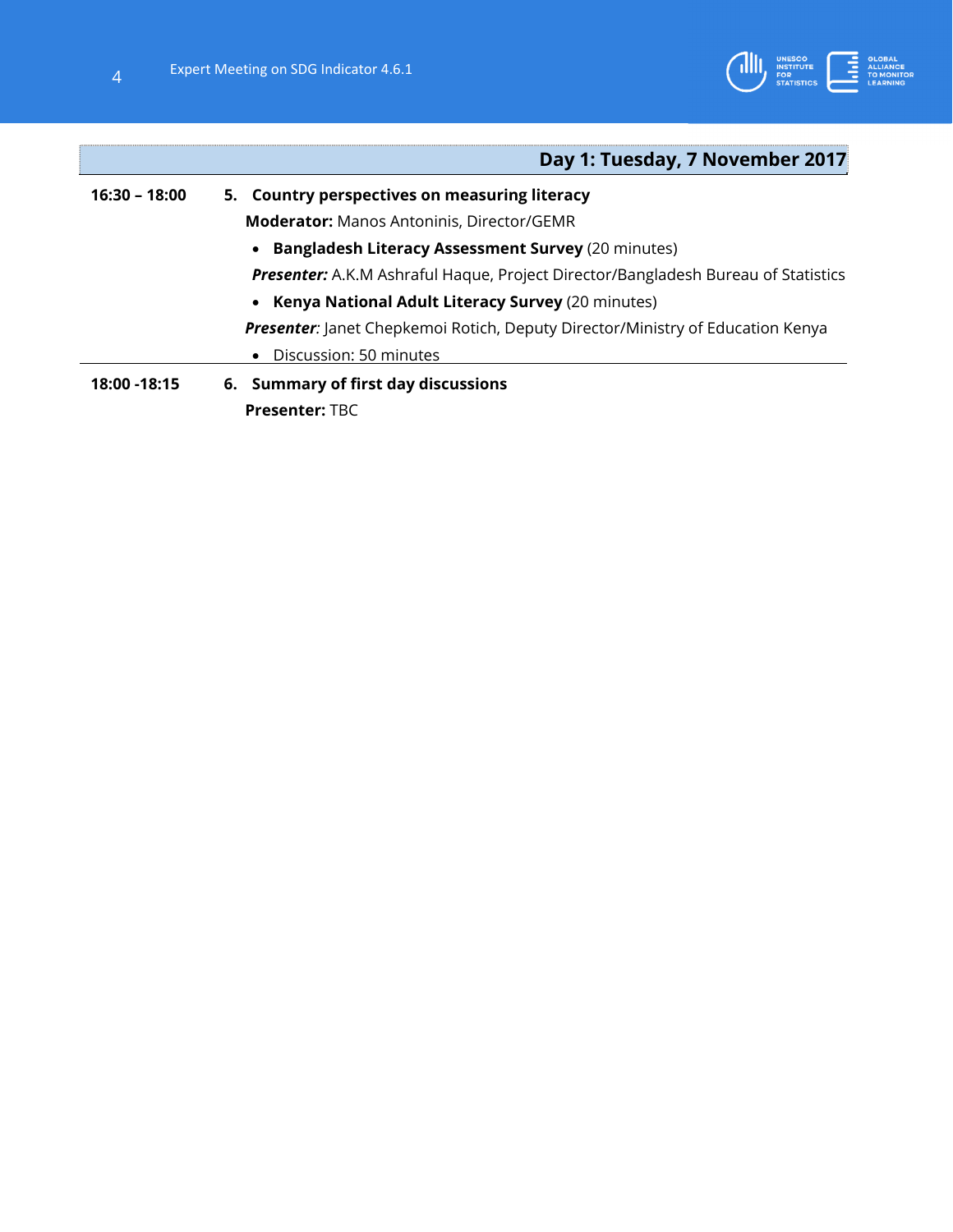

|                 | Day 2: Wednesday, 8 November 2017                                                                                                                                                                                                                                                         |  |  |
|-----------------|-------------------------------------------------------------------------------------------------------------------------------------------------------------------------------------------------------------------------------------------------------------------------------------------|--|--|
| $09:00 - 09.45$ | 7. A synthesized numeracy framework                                                                                                                                                                                                                                                       |  |  |
|                 | Moderator: Anuja Singh, Programme Specialist/UIS                                                                                                                                                                                                                                          |  |  |
|                 | Presentation of the synthesized numeracy framework with recommendations                                                                                                                                                                                                                   |  |  |
|                 | Presenter: Prof. Iddo Gal, University of Haifa                                                                                                                                                                                                                                            |  |  |
|                 | Discussion (25 minutes)                                                                                                                                                                                                                                                                   |  |  |
| 09.45 - 10:45   | 8. A coherent perspective on conceptual framework                                                                                                                                                                                                                                         |  |  |
|                 | <b>Moderator:</b> Manos Antoninis, Director, GEMR                                                                                                                                                                                                                                         |  |  |
|                 | Pragmatic approach to including the measurement of lower levels of literacy<br>and numeracy in low- and middle-income countries and link to PIAAC to<br>improve coverage of indicator 4.6.1 (20 minutes)<br>Presenter: Scott Murray, President, DataAngel Inc.<br>Discussion (40 minutes) |  |  |
| $10:45 - 11:00$ | <b>Coffee Break</b>                                                                                                                                                                                                                                                                       |  |  |
| $11:00 - 11:30$ | 8. Conceptual framework for indicator 4.6.1, including domains                                                                                                                                                                                                                            |  |  |
|                 | Moderator: Silvia Montoya, Director/UIS                                                                                                                                                                                                                                                   |  |  |
|                 | Discussion and agreement with recommendations                                                                                                                                                                                                                                             |  |  |
| $11:30 - 12:00$ | Pragmatic action or suggestion to benchmark fixed proficiency levels<br>9.                                                                                                                                                                                                                |  |  |
|                 | Moderator: Silvia Montoya, Director/UIS                                                                                                                                                                                                                                                   |  |  |
|                 | Discussion and agreement with recommendations                                                                                                                                                                                                                                             |  |  |
| 12:00 - 12:30   | 10. Summary of decisions taken and closing remarks                                                                                                                                                                                                                                        |  |  |
|                 | Presenter: Silvia Montoya, Director/UIS                                                                                                                                                                                                                                                   |  |  |
|                 | Summary of agreement<br>$\bullet$                                                                                                                                                                                                                                                         |  |  |
|                 | Summary of recommendations to the GAML TF 4.6 on measurement strategy<br>$\bullet$                                                                                                                                                                                                        |  |  |
|                 | Conclusion and next steps                                                                                                                                                                                                                                                                 |  |  |
|                 | Closing remarks: Margarete Sachs-Israel, Chief Programme Coordinator/UIL                                                                                                                                                                                                                  |  |  |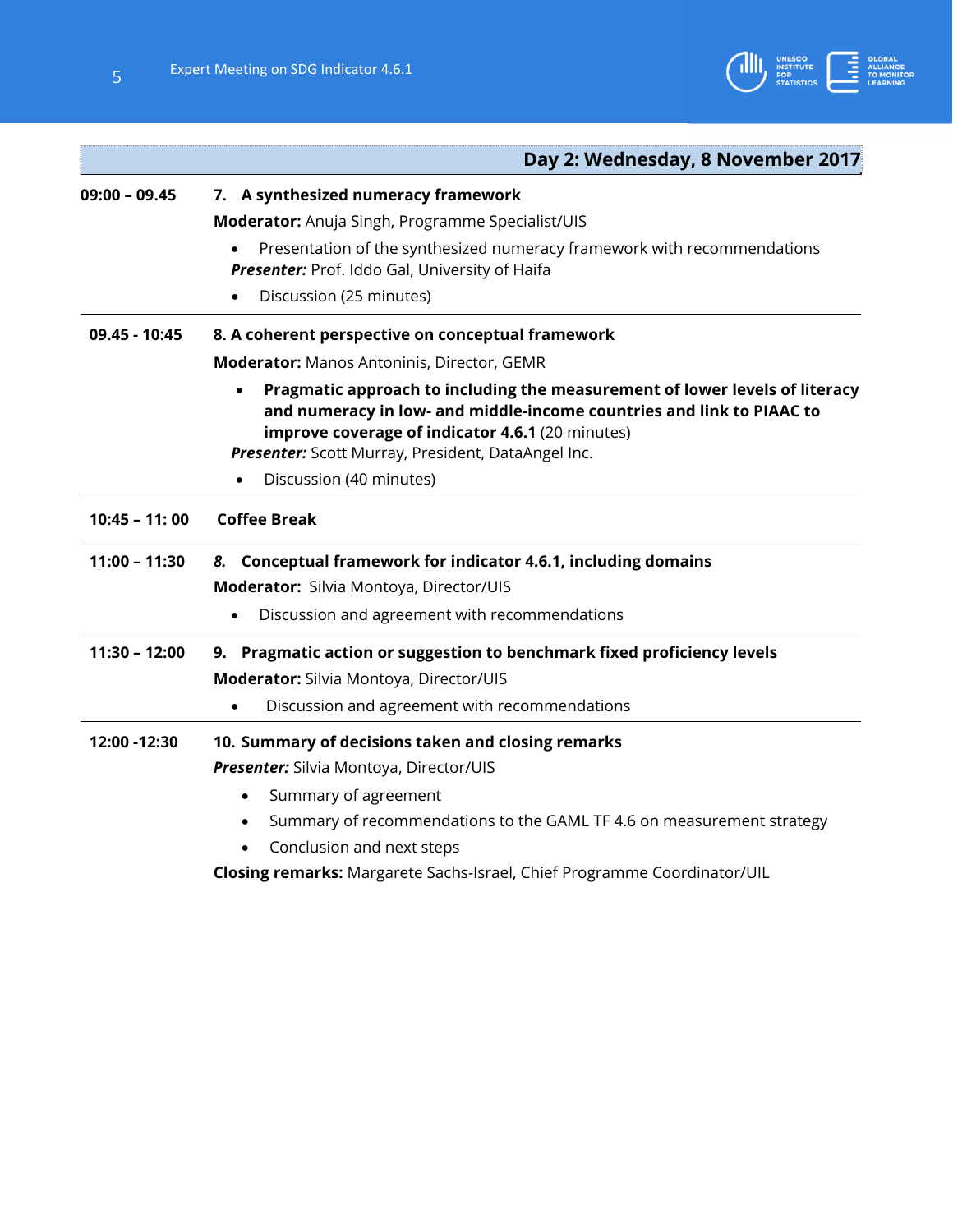

## **Participants (tbc)**

| Silvia Montoya         | Director                                                  | <b>UNESCO Institute for Statistics (UIS)</b>                                            |
|------------------------|-----------------------------------------------------------|-----------------------------------------------------------------------------------------|
| Margarete Sachs-Israel | Chief Programme<br>Coordinator                            | UNESCO Institute for Lifelong Learning<br>(UIL)                                         |
| <b>William Thorn</b>   | Senior Analyst                                            | <b>OECD</b>                                                                             |
| Rakhat Zholdoshalieva  | Programme Coordinator,<br>Literacy and Basic Skills       | UNESCO Institute for Lifelong Learning<br>(UIL)                                         |
| Anuja Singh            | Programme Specialist                                      | UNESCO Institute for Statistics (UIS)                                                   |
| Marta Encinas-Martin   | Programme Manager                                         | OECD                                                                                    |
| <b>Manos Antoninis</b> | Director                                                  | <b>Global Education Monitoring Report,</b><br><b>UNESCO</b>                             |
| <b>Astrid Gillet</b>   | Chief, Capacity<br>Development and Field<br>Support Unit, | <b>UNESCO Education Sector</b>                                                          |
| Koji Miyamoto          | Senior Economist                                          | World Bank Group                                                                        |
| A.K.M Ashraful Haque   | Project Director                                          | Bangladesh Bureau of Statistics                                                         |
| Hakima Meghrebi        | Professor                                                 | Université Paris 13 Nord, France                                                        |
| Jean-Pierre Jeantheau  | Policy Officer                                            | Nationale de Lutte contre l'Illettrisme<br>(ANLCI), France                              |
| Anke Grotlüschen       | Professor                                                 | University of Hamburg, Germany                                                          |
| <b>Iddo Gal</b>        | Senior Lecturer                                           | University of Haifa, Israel                                                             |
| Janet Chepkemoi Rotich | <b>Deputy Director</b>                                    | The Directorate of Adult and Continuing<br>Education in Ministry of Education,<br>Kenya |
| Bryan Maddox           | Senior Lecturer                                           | University of East Anglia, UK                                                           |
| Ben Sylla              | Senior Education Advisor                                  | <b>USAID</b>                                                                            |
| <b>Scott Murray</b>    | President                                                 | DataAngel Inc., Canada                                                                  |